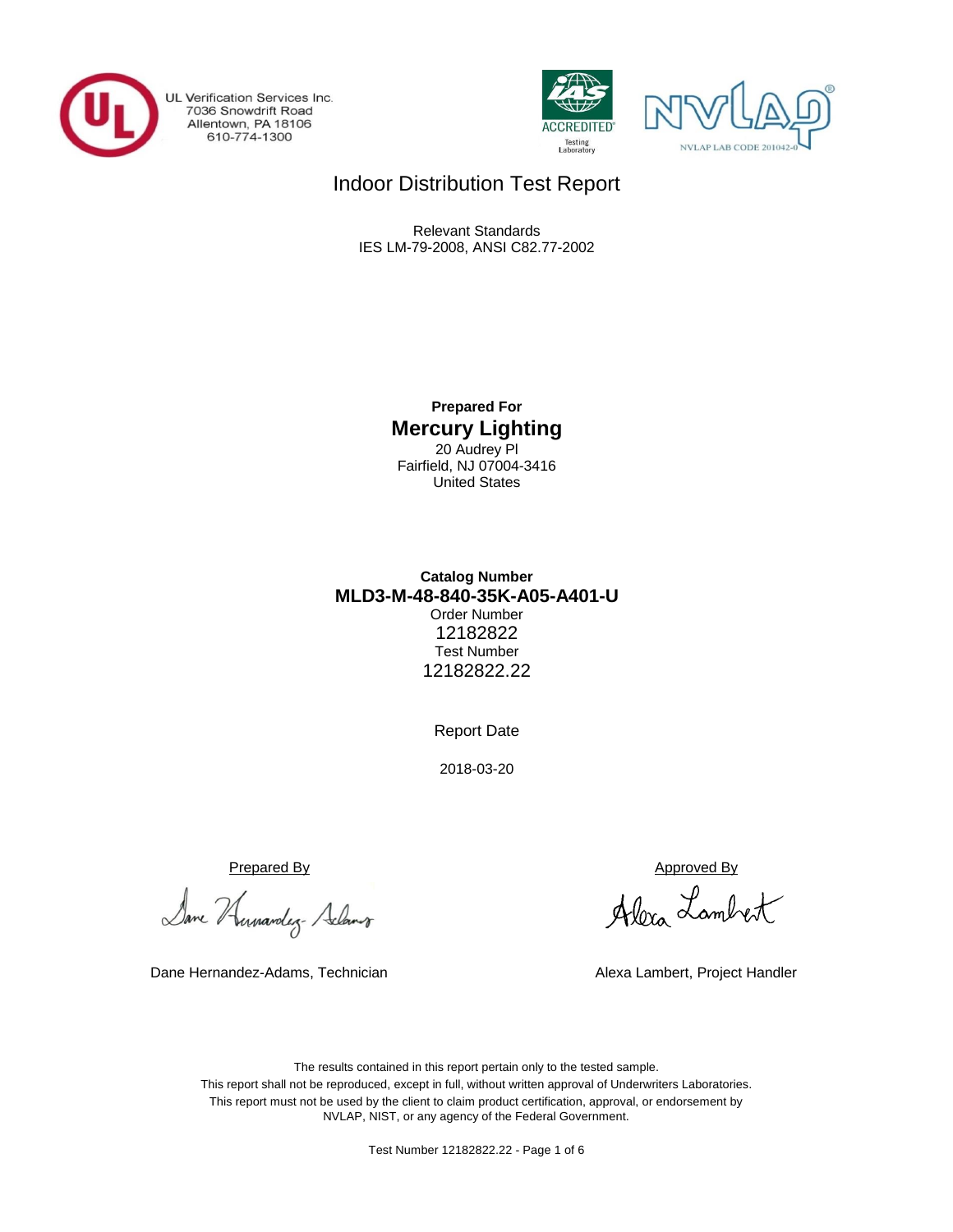

**Lamp:**<br>Mounting:<br>Ballast/Driver:

**Ballast/Driver:** Philips XI040C110V054BST1 **Luminaire Description:** Extruded aluminum housing, frosted lens enclosure **Lamp:** 96 white LEDs







### **Luminaire Characteristics**

Luminous Length: Luminous Width: Luminous Height:

47.00 in. 3.000 in. 0.50 in.

Test Temperature:

Power Factor:

Power: Current:

Voltage:

Current THD:

Frequency:

25.0 °C 119.9 VAC A 0.3324 W 39.75 60 Hz % 6.08 0.997

**Summary of Results Test Conditions**

Maximum Candela: 1026 Candela Luminaire Efficacy: Total Luminaire Output:

3370 Lumens<br>84.8 lm/w

Laboratory results may not be representative of field performance Ballast factors have not been applied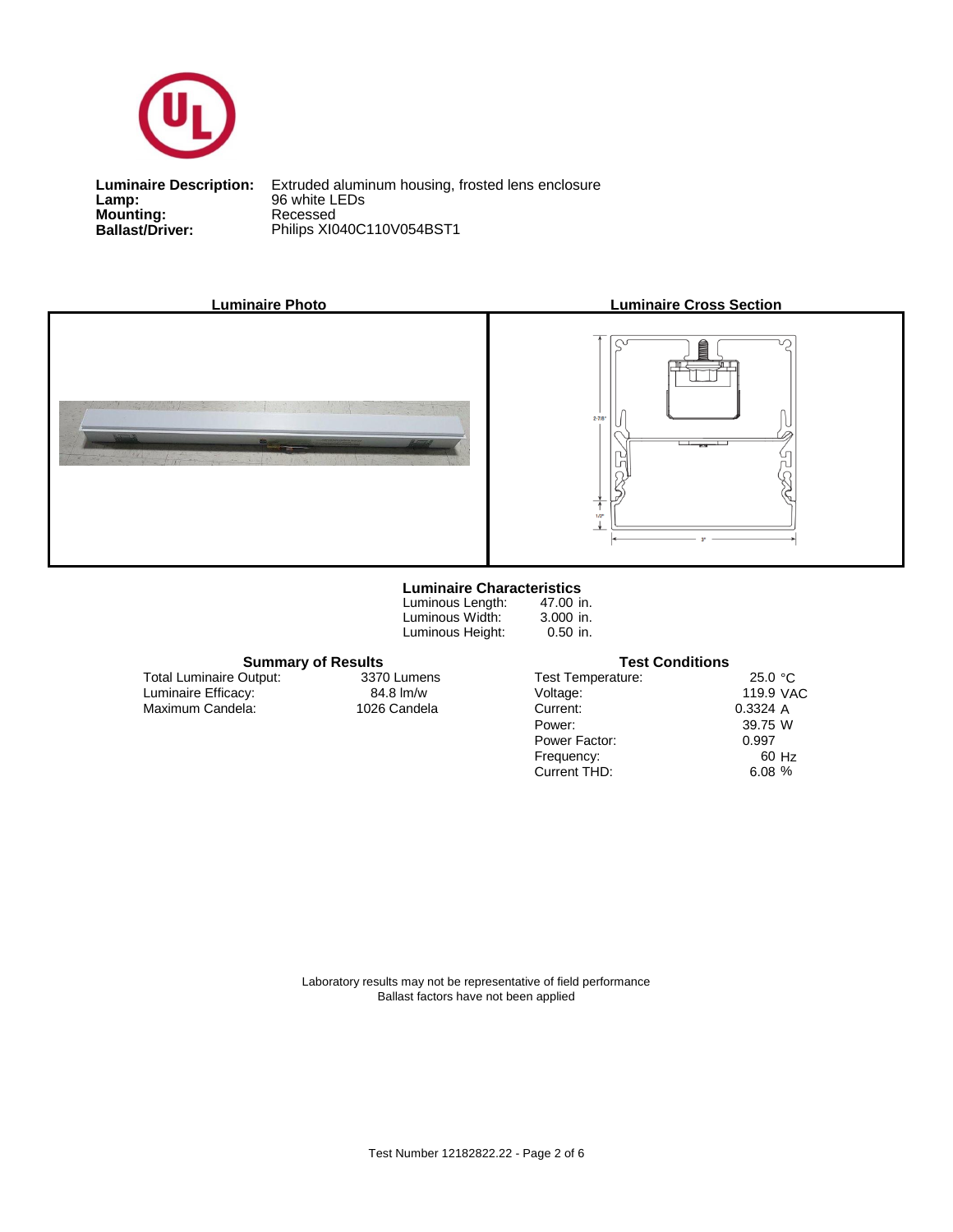

45

60

# **Distribution - Goniophotometer**



500

750

1000

#### **Zonal Lumen Summary**

 $30$  15 0

180 Deg. Plane **270 Deg. Plane** 270 Deg. Plane **270 Deg. Plane** 90 Deg. Plane

15 30

 $\overline{\phantom{a}}$ 

45

60

| Zone      | Lumens | % of Luminaire | Zone    | Lumens | % of Luminaire | Zone    | Lumens | % of Luminaire |
|-----------|--------|----------------|---------|--------|----------------|---------|--------|----------------|
| $0 - 5$   | 23.9   | 0.7%           | 60-65   | 225.7  | 6.7%           | 120-125 | 8.4    | 0.2%           |
| $5 - 10$  | 70.9   | $2.1\%$        | 65-70   | 194.7  | 5.8%           | 125-130 | 4.5    | 0.1%           |
| $10 - 15$ | 115.9  | 3.4%           | 70-75   | 158.7  | 4.7%           | 130-135 | 1.8    | 0.1%           |
| 15-20     | 157.4  | 4.7%           | 75-80   | 119.5  | 3.5%           | 135-140 | 0.3    | 0.0%           |
| $20 - 25$ | 193.8  | 5.8%           | 80-85   | 81.6   | 2.4%           | 140-145 | 0.0    | $0.0\%$        |
| 25-30     | 224.6  | 6.7%           | 85-90   | 51.8   | .5%            | 145-150 | 0.0    | $0.0\%$        |
| $30 - 35$ | 248.6  | 7.4%           | 90-95   | 39.1   | .2%            | 150-155 | 0.0    | $0.0\%$        |
| $35 - 40$ | 265.6  | 7.9%           | 95-100  | 34.1   | 1.0%           | 155-160 | 0.0    | $0.0\%$        |
| 40-45     | 274.4  | 8.1%           | 100-105 | 29.2   | 0.9%           | 160-165 | 0.0    | $0.0\%$        |
| 45-50     | 274.6  | 8.1%           | 105-110 | 23.6   | 0.7%           | 165-170 | 0.0    | 0.0%           |
| 50-55     | 266.3  | 7.9%           | 110-115 | 17.9   | 0.5%           | 170-175 | 0.0    | $0.0\%$        |
| $55 - 60$ | 250.0  | 7.4%           | 115-120 | 12.9   | 0.4%           | 175-180 | 0.0    | 0.0%           |

| Zone   | Lumens | I% of Luminaire |
|--------|--------|-----------------|
| ი-4ი   | 1301   | 38.6%           |
| 0-60   | 2366   | 70.2%           |
| ი-90   | 3198   | 94.9%           |
| 90-180 | 172    | 5.1%            |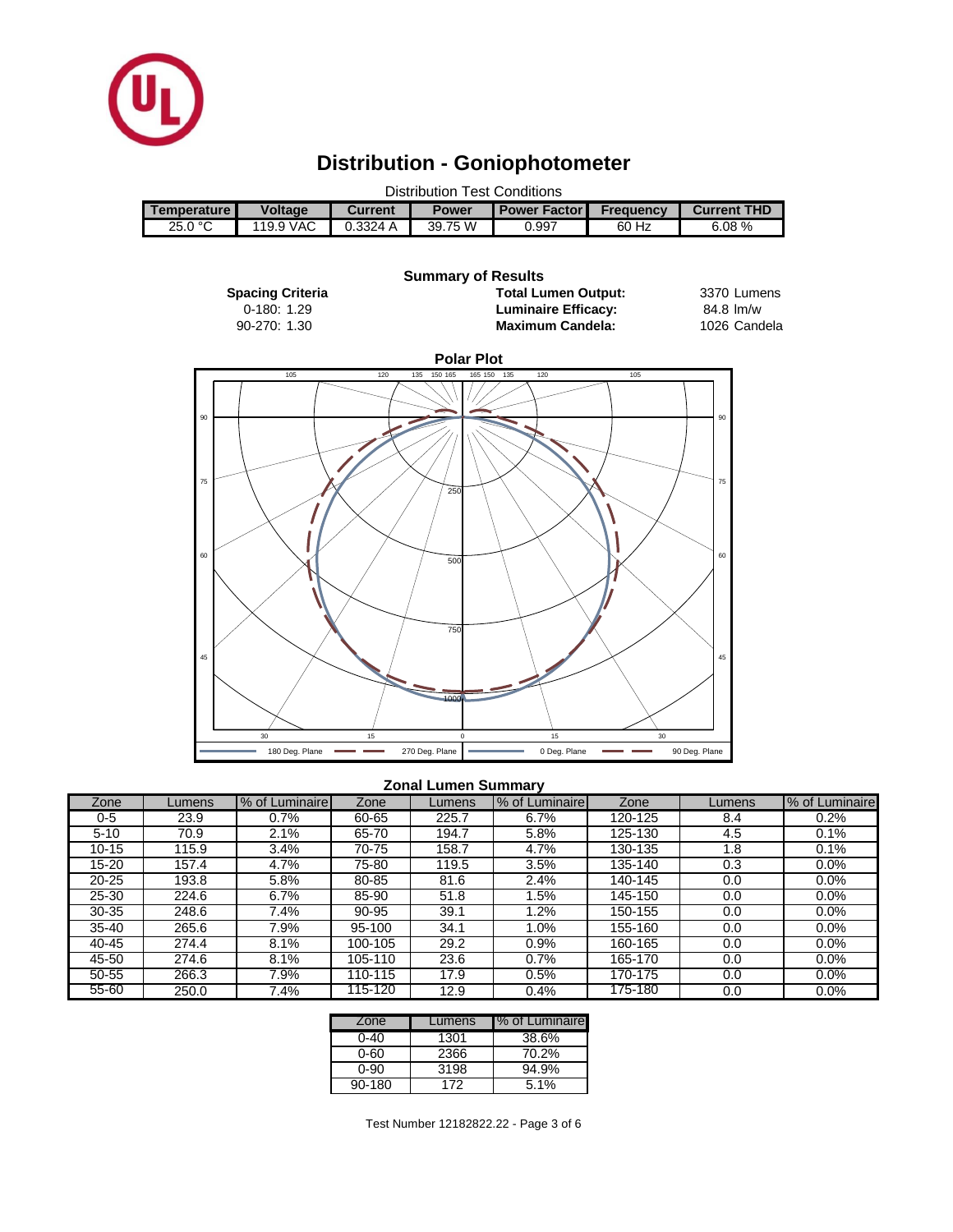

## **Candela Tabulation**

|                 | Horizontal Angle (Degrees) |                |             |             |                |                |                |                |                |                |             |             |      |             |      |                |
|-----------------|----------------------------|----------------|-------------|-------------|----------------|----------------|----------------|----------------|----------------|----------------|-------------|-------------|------|-------------|------|----------------|
|                 | $\Omega$                   | 22.5           | 45          | 67.5        | 90             | 112.5          | 135            | 157.5          | 180            | 202.5          | 225         | 247.5       | 270  | 292.5       | 315  | 337.5          |
| $\overline{0}$  | 1000                       | 1000           | 1000        | 1000        | 1000           | 1000           | 1000           | 1000           | 1000           | 1000           | 1000        | 1000        | 1000 | 1000        | 1000 | 1000           |
| 5               | 1021                       | 1000           | 990         | 990         | 990            | 990            | 990            | 1000           | 1021           | 1000           | 990         | 990         | 990  | 990         | 990  | 1000           |
| 10              | 1007                       | 988            | 980         | 982         | 982            | 982            | 980            | 988            | 1007           | 988            | 980         | 982         | 982  | 982         | 980  | 988            |
| 15              | 984                        | 966            | 963         | 967         | 968            | 967            | 963            | 966            | 984            | 966            | 963         | 967         | 968  | 967         | 963  | 966            |
| $\overline{20}$ | 953                        | 937            | 936         | 943         | 945            | 943            | 936            | 937            | 953            | 937            | 936         | 943         | 945  | 943         | 936  | 937            |
| 25              | 914                        | 901            | 904         | 911         | 913            | 911            | 904            | 901            | 914            | 901            | 904         | 911         | 913  | 911         | 904  | 901            |
| 30              | 868                        | 859            | 865         | 873         | 876            | 873            | 865            | 859            | 868            | 859            | 865         | 873         | 876  | 873         | 865  | 859            |
| 35              | 817                        | 810            | 820         | 831         | 834            | 831            | 820            | 810            | 817            | 810            | 820         | 831         | 834  | 831         | 820  | 810            |
| 40              | 757                        | 755            | 770         | 783         | 787            | 783            | 770            | 755            | 757            | 755            | 770         | 783         | 787  | 783         | 770  | 755            |
| 45              | 693                        | 694            | 712         | 728         | 734            | 728            | 712            | 694            | 693            | 694            | 712         | 728         | 734  | 728         | 712  | 694            |
| 50              | 619                        | 625            | 647         | 669         | 674            | 669            | 647            | 625            | 619            | 625            | 647         | 669         | 674  | 669         | 647  | 625            |
| 55              | 542                        | 553            | 581         | 602         | 608            | 602            | 581            | 553            | 542            | 553            | 581         | 602         | 608  | 602         | 581  | 553            |
| 60              | 460                        | 476            | 508         | 531         | 536            | 531            | 508            | 476            | 460            | 476            | 508         | 531         | 536  | 531         | 508  | 476            |
| 65              | 374                        | 397            | 430         | 455         | 461            | 455            | 430            | 397            | 374            | 397            | 430         | 455         | 461  | 455         | 430  | 397            |
| 70              | 287                        | 316            | 351         | 376         | 382            | 376            | 351            | 316            | 287            | 316            | 351         | 376         | 382  | 376         | 351  | 316            |
| $\overline{75}$ | 199                        | 234            | 271         | 296         | 303            | 296            | 271            | 234            | 199            | 234            | 271         | 296         | 303  | 296         | 271  | 234            |
| 80              | 116                        | 154            | 194         | 220         | 228            | 220            | 194            | 154            | 116            | 154            | 194         | 220         | 228  | 220         | 194  | 154            |
| 85              | 45                         | 86             | 128         | 155         | 163            | 155            | 128            | 86             | 45             | 86             | 128         | 155         | 163  | 155         | 128  | 86             |
| 90              | 8                          | 46             | 87          | 113         | 122            | 113            | 87             | 46             | 8              | 46             | 87          | 113         | 122  | 113         | 87   | 46             |
| 95              | $\overline{7}$             | 36             | 74          | 99          | 108            | 99             | 74             | 36             | $\overline{7}$ | 36             | 74          | 99          | 108  | 99          | 74   | 36             |
| 100             | 6                          | 28             | 65          | 90          | 98             | 90             | 65             | 28             | 6              | 28             | 65          | 90          | 98   | 90          | 65   | 28             |
| 105             | 5                          | 18             | 55          | 80          | 88             | 80             | 55             | 18             | 5              | 18             | 55          | 80          | 88   | 80          | 55   | 18             |
| 110             | $\overline{4}$             | 9              | 44          | 68          | 77             | 68             | 44             | 9              | 4              | 9              | 44          | 68          | 77   | 68          | 44   | 9              |
| 115             | 3                          | $\overline{2}$ | 32          | 55          | 64             | 55             | 32             | $\overline{2}$ | 3              | $\mathbf 2$    | 32          | 55          | 64   | 55          | 32   | $\overline{2}$ |
| 120             | $\overline{2}$             | $\overline{2}$ | 20          | 42          | 50             | 42             | 20             | $\overline{2}$ | $\overline{c}$ | $\overline{2}$ | 20          | 42          | 50   | 42          | 20   | $\overline{2}$ |
| 125             | $\overline{2}$             | $\mathbf{1}$   | 8           | 29          | 36             | 29             | 8              | $\mathbf{1}$   | 2              | $\mathbf{1}$   | 8           | 29          | 36   | 29          | 8    | $\mathbf{1}$   |
| 130             | $\mathbf{1}$               | $\mathbf 0$    | 0           | 15          | 22             | 15             | $\mathbf 0$    | $\mathbf 0$    | 1              | $\mathbf 0$    | 0           | 15          | 22   | 15          | 0    | $\mathbf 0$    |
| 135             | 0                          | $\mathbf 0$    | 0           | 4           | 9              | 4              | $\mathbf 0$    | $\mathbf 0$    | 0              | $\mathbf 0$    | 0           | 4           | 9    | 4           | 0    | 0              |
| 140             | $\mathbf 0$                | 0              | 0           | $\mathbf 0$ | $\Omega$       | $\Omega$       | $\Omega$       | $\mathbf 0$    | 0              | $\mathbf 0$    | 0           | 0           | 0    | 0           | 0    | 0              |
| 145             | $\mathbf 0$                | $\mathbf 0$    | $\mathbf 0$ | $\mathbf 0$ | $\mathbf 0$    | $\mathbf 0$    | $\mathbf 0$    | $\mathbf 0$    | 0              | $\pmb{0}$      | $\mathbf 0$ | $\mathbf 0$ | 0    | 0           | 0    | $\mathbf 0$    |
| 150             | 0                          | $\mathbf 0$    | $\mathbf 0$ | $\mathbf 0$ | $\mathbf 0$    | 0              | $\mathbf 0$    | $\mathbf 0$    | 0              | $\mathbf 0$    | 0           | 0           | 0    | 0           | 0    | 0              |
| 155             | $\mathbf 0$                | $\Omega$       | 0           | 0           | $\Omega$       | 0              | $\Omega$       | $\mathbf 0$    | 0              | $\mathbf 0$    | 0           | 0           | 0    | 0           | 0    | $\mathbf 0$    |
| 160             | $\mathbf 0$                | $\mathbf 0$    | 0           | 0           | $\mathbf 0$    | 0              | $\mathbf 0$    | $\overline{0}$ | 0              | $\mathbf 0$    | 0           | 0           | 0    | $\mathbf 0$ | 0    | $\mathbf 0$    |
| 165             | $\mathbf 0$                | $\mathbf 0$    | 0           | $\mathbf 0$ | $\mathbf 0$    | 0              | $\mathbf 0$    | $\mathbf 0$    | 0              | $\mathbf 0$    | 0           | 0           | 0    | 0           | 0    | $\mathbf 0$    |
| 170             | $\mathbf 0$                | $\mathbf 0$    | $\Omega$    | $\mathbf 0$ | $\Omega$       | 0              | $\Omega$       | $\Omega$       | 0              | $\mathbf 0$    | 0           | $\mathbf 0$ | 0    | 0           | 0    | $\mathbf 0$    |
| 175             | $\mathbf 0$                | $\mathbf 0$    | 0           | 0           | $\mathbf 0$    | 0              | $\mathbf 0$    | $\mathbf 0$    | 0              | $\pmb{0}$      | 0           | 0           | 0    | 0           | 0    | $\mathbf 0$    |
| 180             | 0                          | $\Omega$       | 0           | 0           | $\overline{0}$ | $\overline{0}$ | $\overline{0}$ | $\overline{0}$ | 0              | 0              | 0           | 0           | 0    | 0           | 0    | $\mathbf 0$    |

## **Average Luminance (cd/m<sup>2</sup> )**

|                          |    |       | Horizontal Angle (Degrees) |       |
|--------------------------|----|-------|----------------------------|-------|
|                          |    |       | 45                         | 90    |
|                          |    | 10990 | 10990                      | 10990 |
| Angle<br>ଜ<br>ğ,         | 45 | 10660 | 9830                       | 9780  |
| Vertical<br>(Degre<br>Ğ9 | 55 | 10230 | 9442                       | 9409  |
|                          | 65 | 9515  | 8824                       | 8828  |
|                          | 75 | 8120  | 7850                       | 7941  |
|                          | 85 | 5077  | 6630                       | 7066  |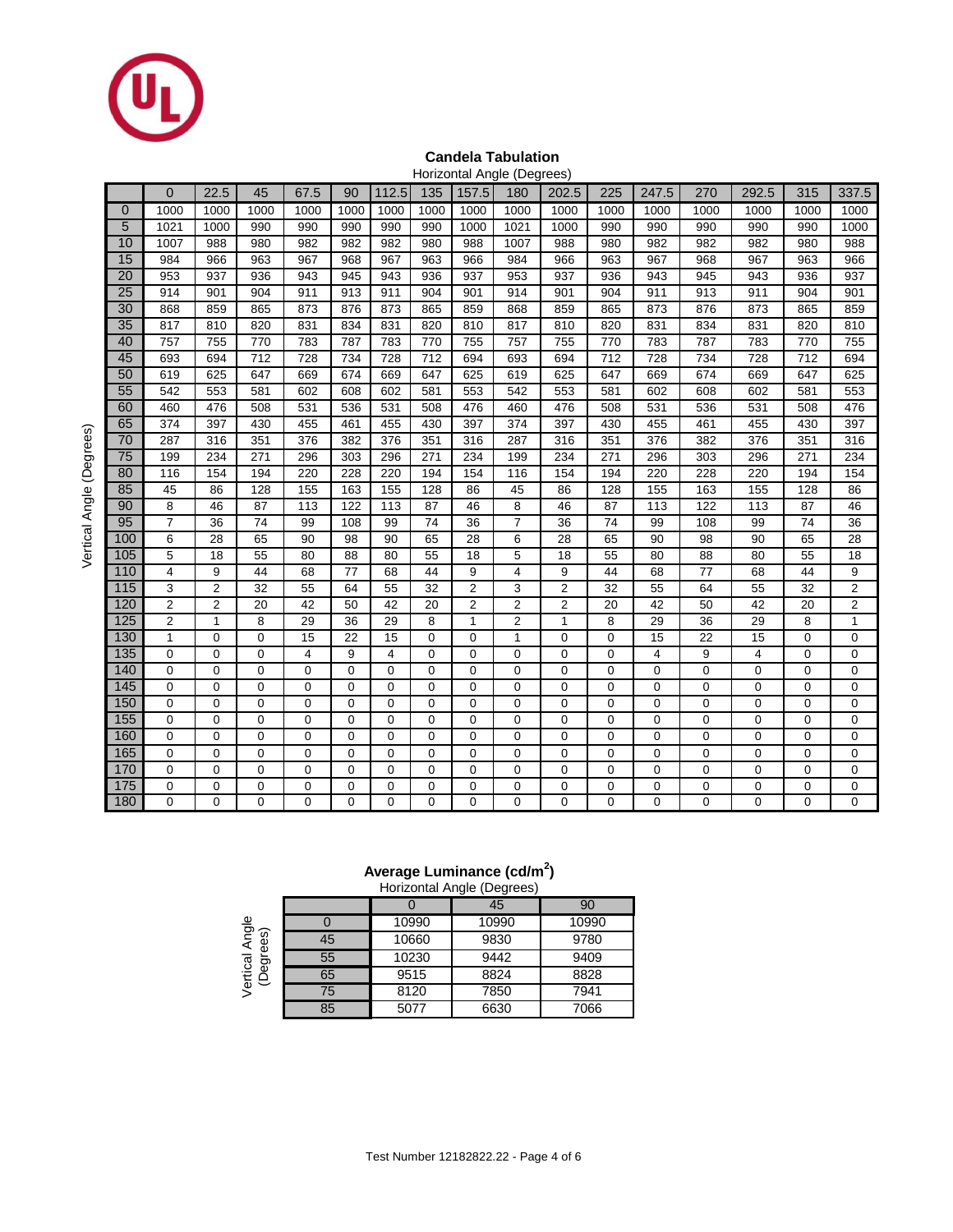

## **Utilization of Lumens - Zonal Cavity Method**

|                                      | <b>Effective Floor Cavity Reflectance 20%</b>                   |      |      |      |      |      |      |      |      |      |      |      |      |      |      |      |      |      |
|--------------------------------------|-----------------------------------------------------------------|------|------|------|------|------|------|------|------|------|------|------|------|------|------|------|------|------|
| <b>Ceiling Cavity</b><br>Reflectance | 80<br>70                                                        |      |      |      |      |      |      | 50   |      |      | 30   |      |      | 10   |      |      |      |      |
| Wall<br>Reflectance                  | 70                                                              | 50   | 30   | 10   | 70   | 50   | 30   | 10   | 50   | 30   | 10   | 50   | 30   | 10   | 50   | 30   | 10   |      |
| <b>Room Cavity</b><br>Ratio (RCR)    | Values are expressed as Lumens delivered to the task surface ** |      |      |      |      |      |      |      |      |      |      |      |      |      |      |      |      |      |
| $\Omega$                             | 3971                                                            | 3971 | 3971 | 3971 | 3858 | 3858 | 3858 | 3858 | 3649 | 3649 | 3649 | 3457 | 3457 | 3457 | 3281 | 3281 | 3281 | 3198 |
|                                      | 3583                                                            | 3405 | 3245 | 3101 | 3471 | 3310 | 3165 | 3034 | 3134 | 3015 | 2906 | 2972 | 2875 | 2786 | 2822 | 2745 | 2673 | 2588 |
| $\overline{2}$                       | 3239                                                            | 2941 | 2695 | 2488 | 3132 | 2862 | 2636 | 2444 | 2713 | 2524 | 2360 | 2575 | 2418 | 2281 | 2448 | 2319 | 2204 | 2119 |
| 3                                    | 2941                                                            | 2567 | 2277 | 2046 | 2841 | 2500 | 2232 | 2016 | 2373 | 2145 | 1958 | 2256 | 2063 | 1901 | 2147 | 1985 | 1847 | 1763 |
|                                      | 2685                                                            | 2263 | 1955 | 1719 | 2592 | 2206 | 1919 | 1697 | 2099 | 1851 | 1655 | 1998 | 1786 | 1613 | 1905 | 1723 | 1573 | 1491 |
| 5                                    | 2464                                                            | 2015 | 1701 | 1470 | 2379 | 1966 | 1673 | 1453 | 1874 | 1618 | 1421 | 1788 | 1565 | 1390 | 1708 | 1514 | 1359 | 1280 |
| 6                                    | 2271                                                            | 1809 | 1498 | 1275 | 2194 | 1767 | 1475 | 1263 | 1688 | 1430 | 1237 | 1614 | 1386 | 1213 | 1545 | 1345 | 1188 | 1113 |
|                                      | 2103                                                            | 1636 | 1333 | 1121 | 2033 | 1600 | 1314 | 1111 | 1531 | 1276 | 1090 | 1467 | 1240 | 1070 | 1407 | 1205 | 1051 | 979  |
| 8                                    | 1955                                                            | 1489 | 1196 | 995  | 1892 | 1458 | 1180 | 987  | 1399 | 1149 | 970  | 1343 | 1118 | 954  | 1291 | 1089 | 938  | 870  |
| 9                                    | 1825                                                            | 1364 | 1082 | 892  | 1767 | 1337 | 1069 | 885  | 1285 | 1042 | 871  | 1237 | 1016 | 857  | 1190 | 991  | 844  | 779  |
| 10                                   | 1709                                                            | 1257 | 986  | 806  | 1657 | 1233 | 974  | 800  | 188  | 951  | 788  | 1144 | 929  | 777  | 1104 | 907  | 765  | 704  |

| <b>Beam and Field Information</b> |               |  |  |  |  |  |  |
|-----------------------------------|---------------|--|--|--|--|--|--|
| CIE Type:                         | Direct        |  |  |  |  |  |  |
| Center Beam Intenisty:            | 1000 Candela  |  |  |  |  |  |  |
| Central Cone Intensity:           | 999 Candela   |  |  |  |  |  |  |
| Beam Flux:                        | 2383.1 Lumens |  |  |  |  |  |  |
| Beam Angle (0-180):               | 115.3 Degrees |  |  |  |  |  |  |
| Beam Angle (90-270):              | 124.9 Degrees |  |  |  |  |  |  |
| Field Angle (0-180):              | 162.0 Degrees |  |  |  |  |  |  |
| Field Angle (90-270):             | 197.9 Degrees |  |  |  |  |  |  |